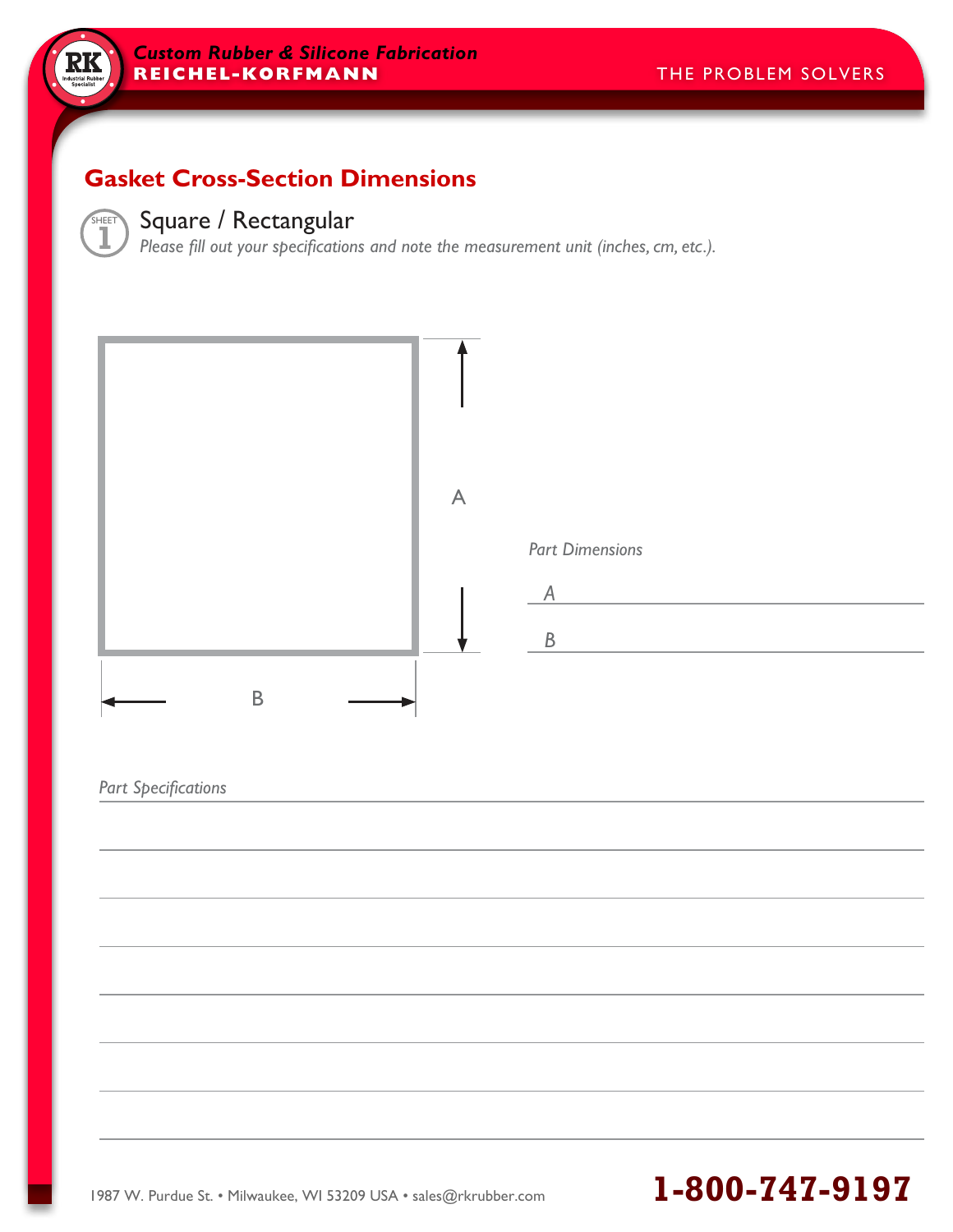

<sup>E</sup>STABLISHE<sup>D</sup> <sup>1</sup>89<sup>8</sup>  $\overline{\mathbf{R}}$ 

#### House-Shape

*Please fill out your specifications and note the measurement unit (inches, cm, etc.).*



| $\overline{A}$                   |  |
|----------------------------------|--|
| $\mathsf B$                      |  |
| $\mathcal{C}$                    |  |
| $\begin{array}{c} D \end{array}$ |  |
| E                                |  |
| F                                |  |
|                                  |  |

*Part Dimensions*

#### *Part Specifications*

1987 W. Purdue St. • Milwaukee, WI 53209 USA • sales@rkrubber.com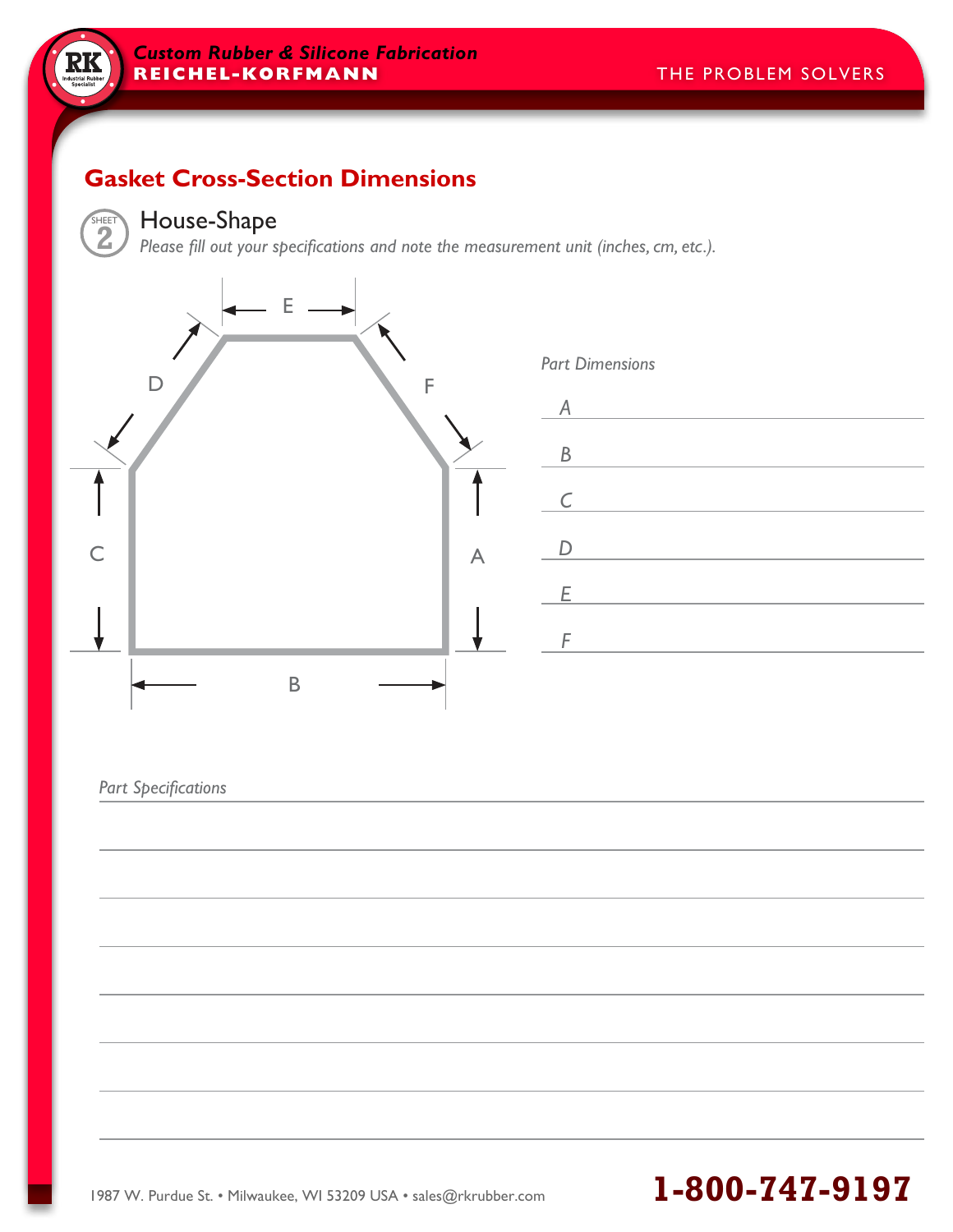

<sup>E</sup>STABLISHE<sup>D</sup> <sup>1</sup>89<sup>8</sup>  $\overline{\mathbf{R}}$ 

#### Champfer

*Please fill out your specifications and note the measurement unit (inches, cm, etc.).*



#### *Part Specifications*

1987 W. Purdue St. • Milwaukee, WI 53209 USA • sales@rkrubber.com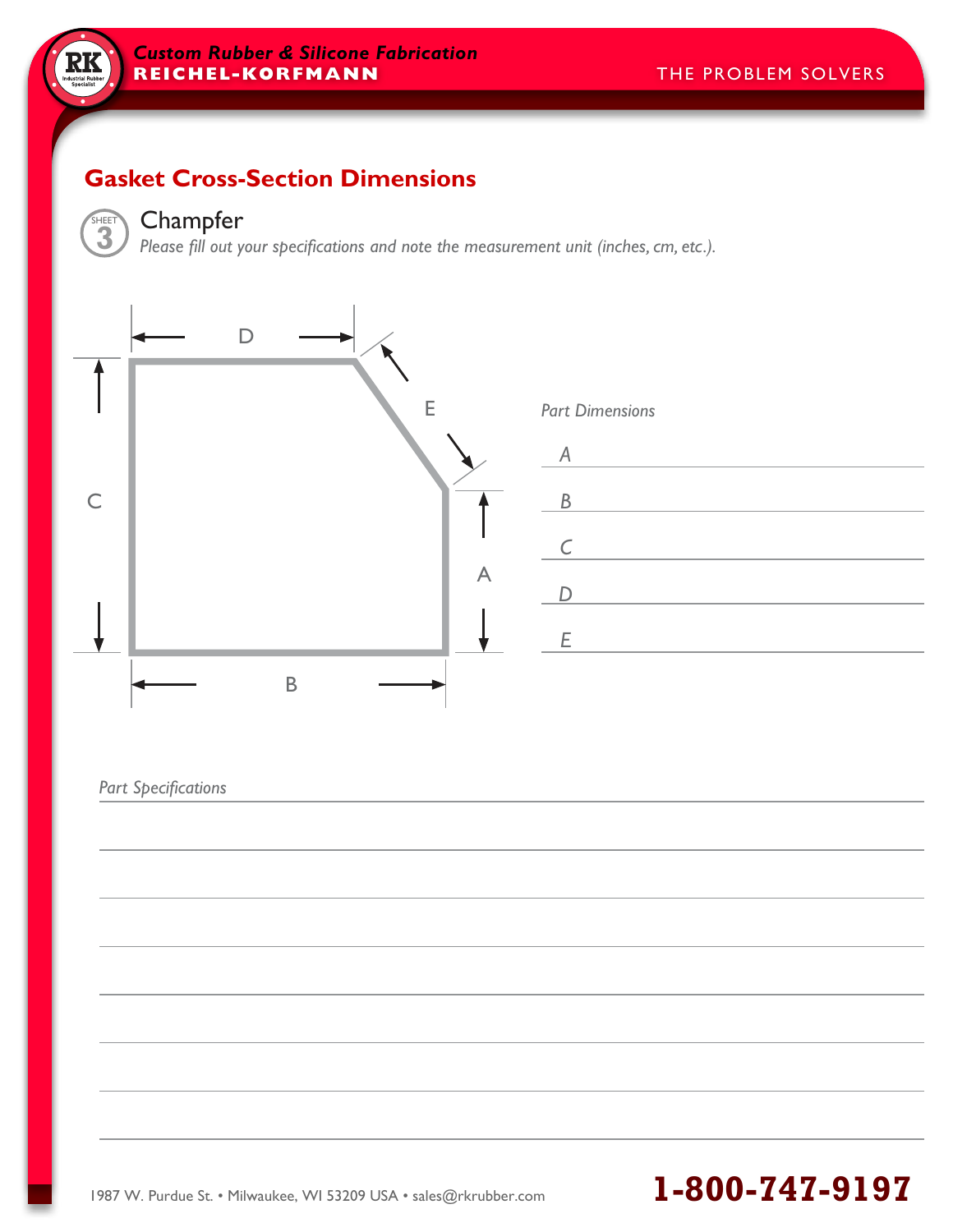#### 1/2Round

<sup>E</sup>STABLISHE<sup>D</sup> <sup>1</sup>89<sup>8</sup>

**4** SHEET

*Please fill out your specifications and note the measurement unit (inches, cm, etc.).*



*Part Specifications*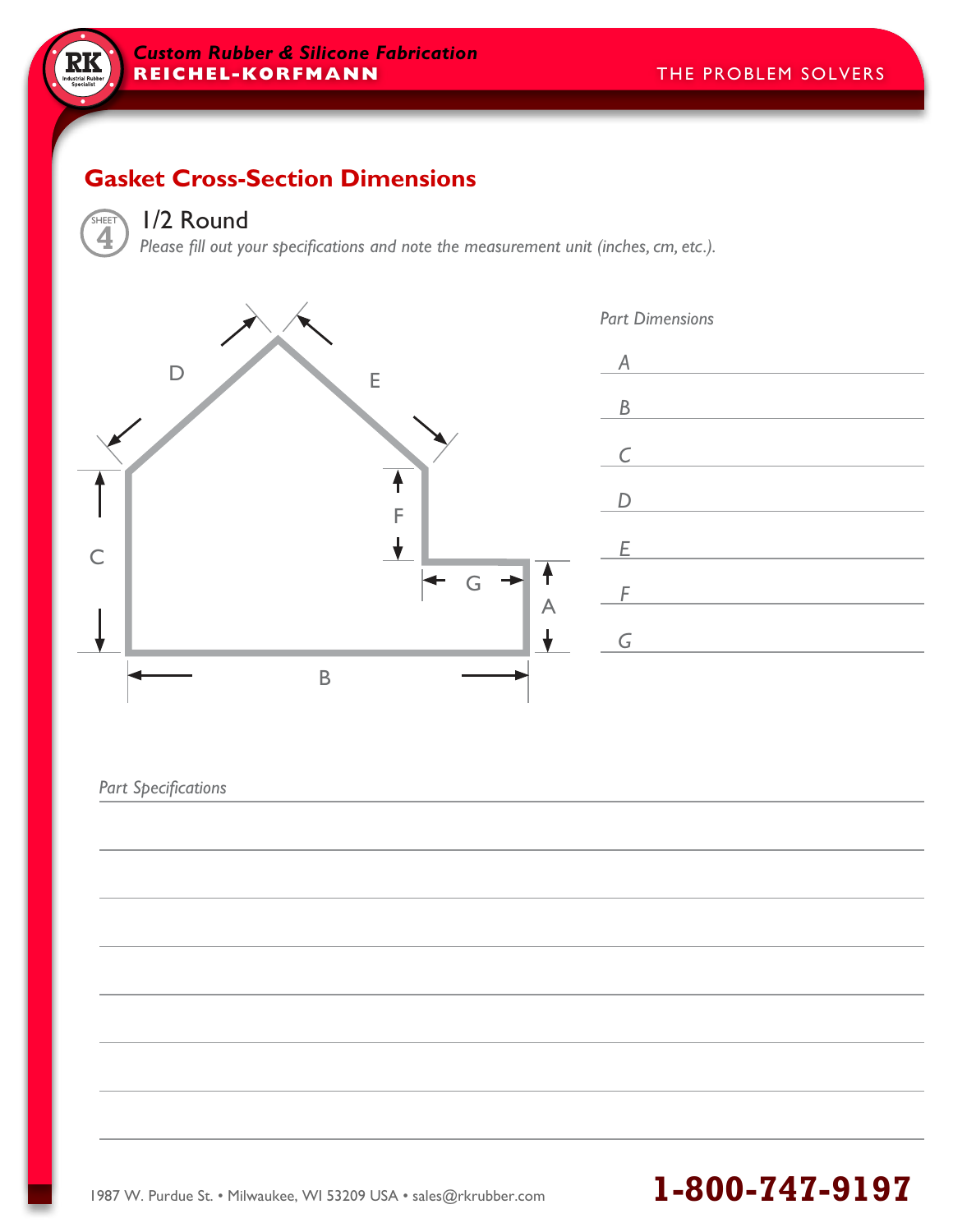#### C-Channel

<sup>E</sup>STABLISHE<sup>D</sup> <sup>1</sup>89<sup>8</sup>  $\mathbf{RK}$ ndustrial Rubb

SHEET

*Please fill out your specifications and note the measurement unit (inches, cm, etc.).*



| A                |  |  |
|------------------|--|--|
| $\boldsymbol{B}$ |  |  |
| $\mathsf C$      |  |  |
| D                |  |  |
| E                |  |  |
| F                |  |  |
| G                |  |  |
|                  |  |  |

*Part Dimensions*

#### *Part Specifications*

# 1987 W. Purdue St. • Milwaukee, WI 53209 USA • sales@rkrubber.com **1-800-747-9197**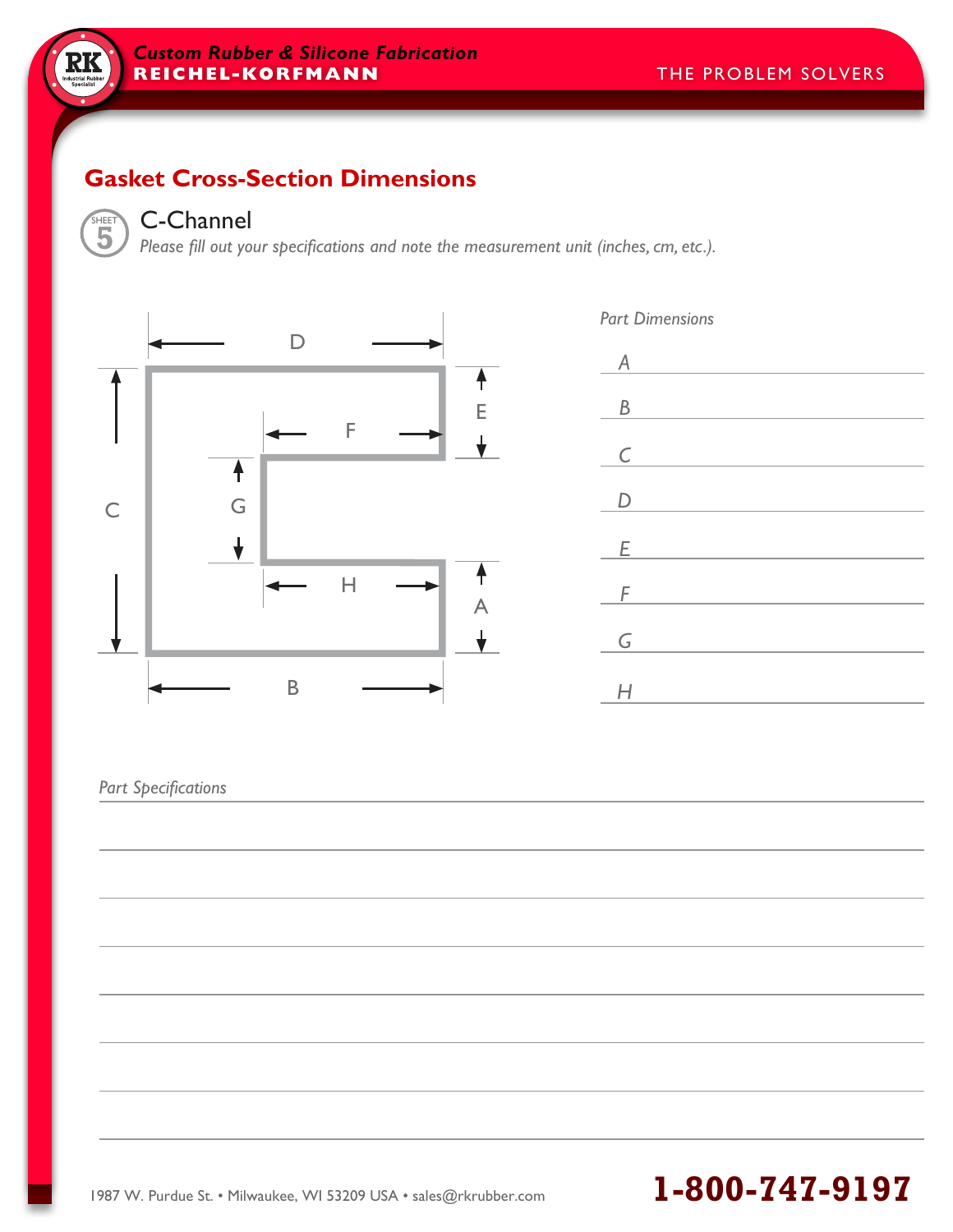

<sup>E</sup>STABLISHE<sup>D</sup> <sup>1</sup>89<sup>8</sup>  $\mathbf{RK}$ ndustrial Rubt<br>Specialist

#### Top Hat

*Please fill out your specifications and note the measurement unit (inches, cm, etc.).*



| <b>FUIL DIFFICITSIONS</b> |  |
|---------------------------|--|
| $\overline{A}$            |  |
| $\overline{B}$            |  |
| $\mathcal{C}$             |  |
| D                         |  |
| E                         |  |
| F                         |  |
|                           |  |

#### *Part Specifications*

1987 W. Purdue St. • Milwaukee, WI 53209 USA • sales@rkrubber.com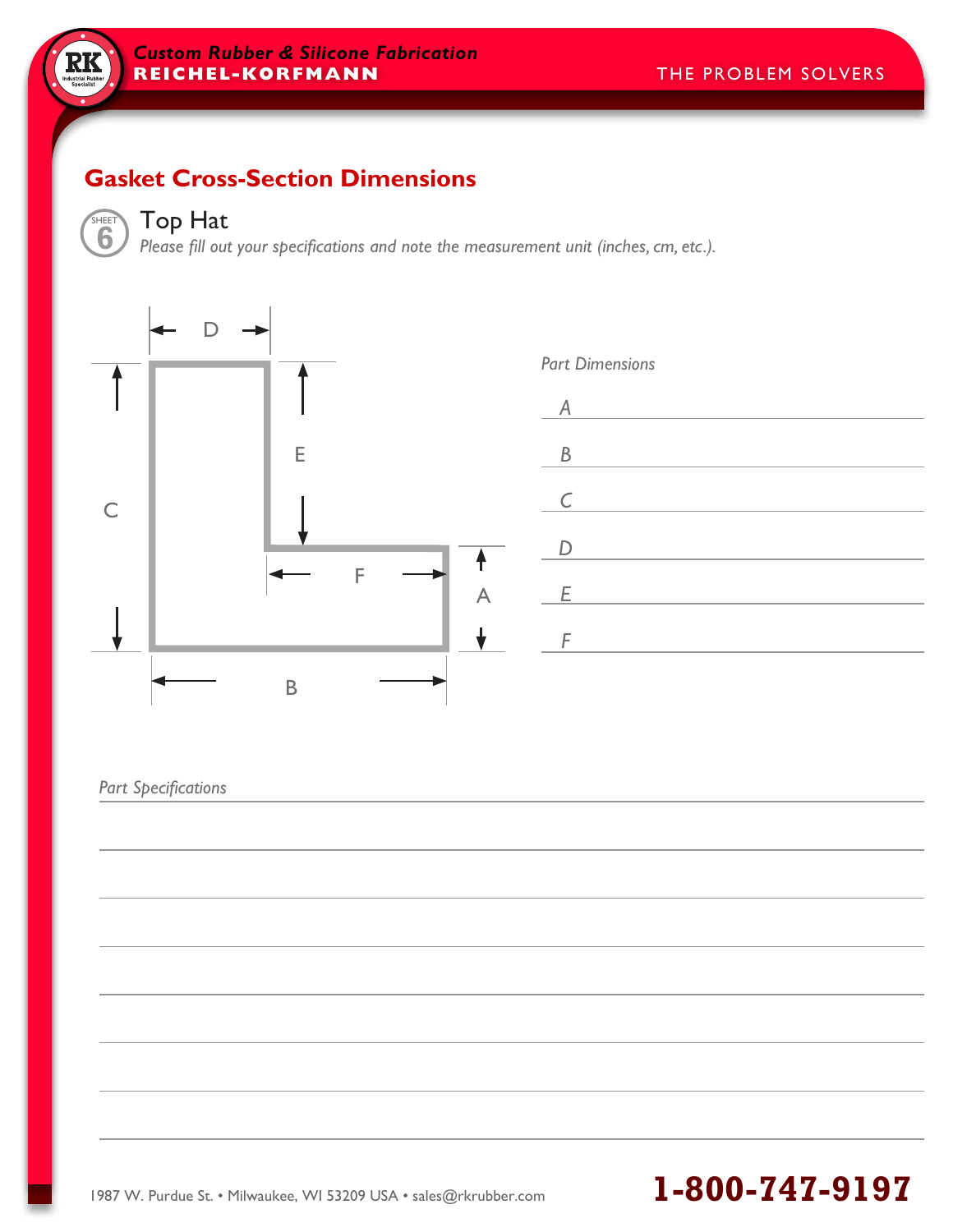

#### Round

*Please fill out your specifications and note the measurement unit (inches, cm, etc.).*



*Part Dimensions*

*A*

#### *Part Specifications*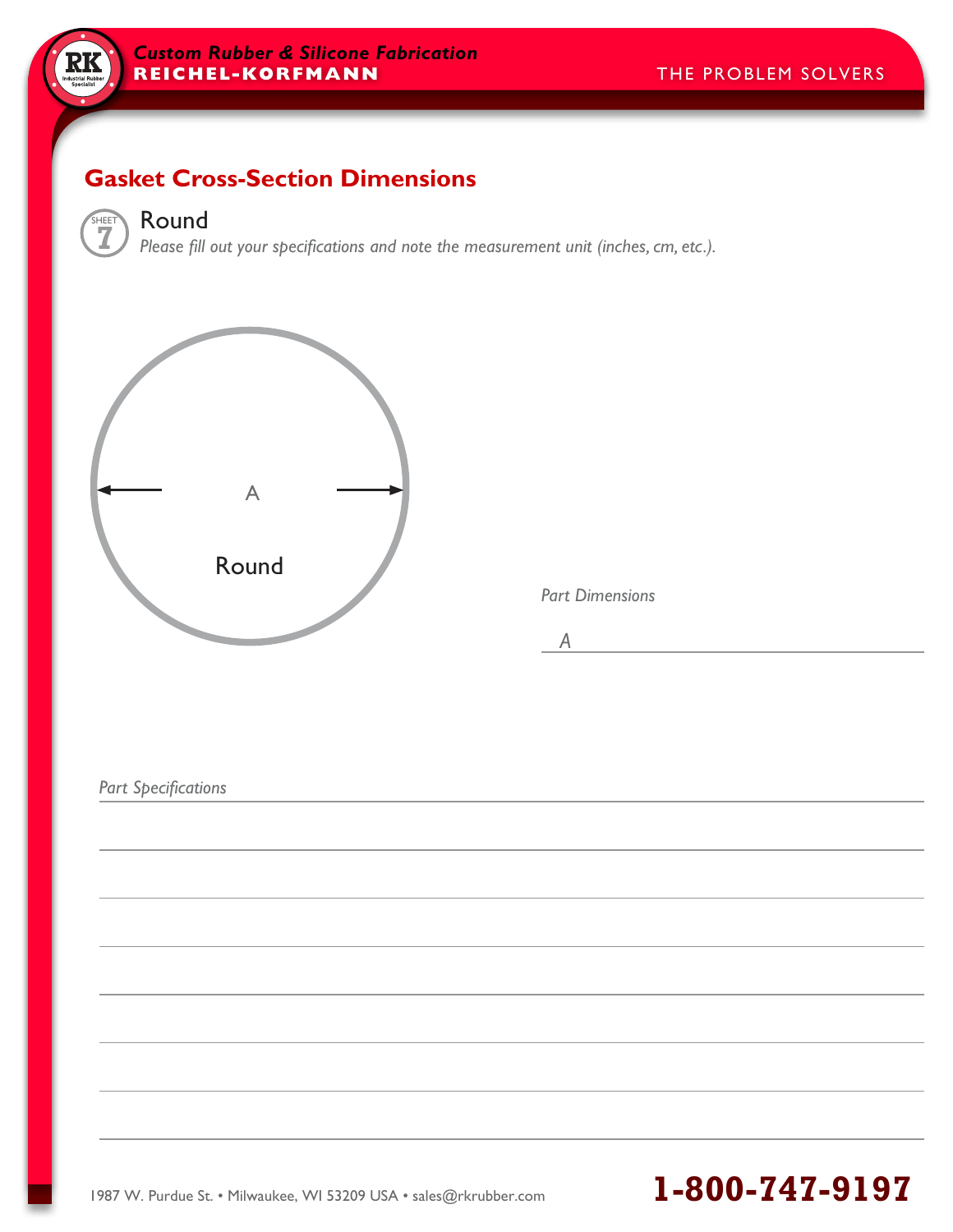

#### Washer

*Please fill out your specifications and note the measurement unit (inches, cm, etc.).*



| <b>Part Dimensions</b> |      |  |  |
|------------------------|------|--|--|
|                        | I.D. |  |  |
| B                      | 0.D. |  |  |

**1-800-747-9197**

#### *Part Specifications*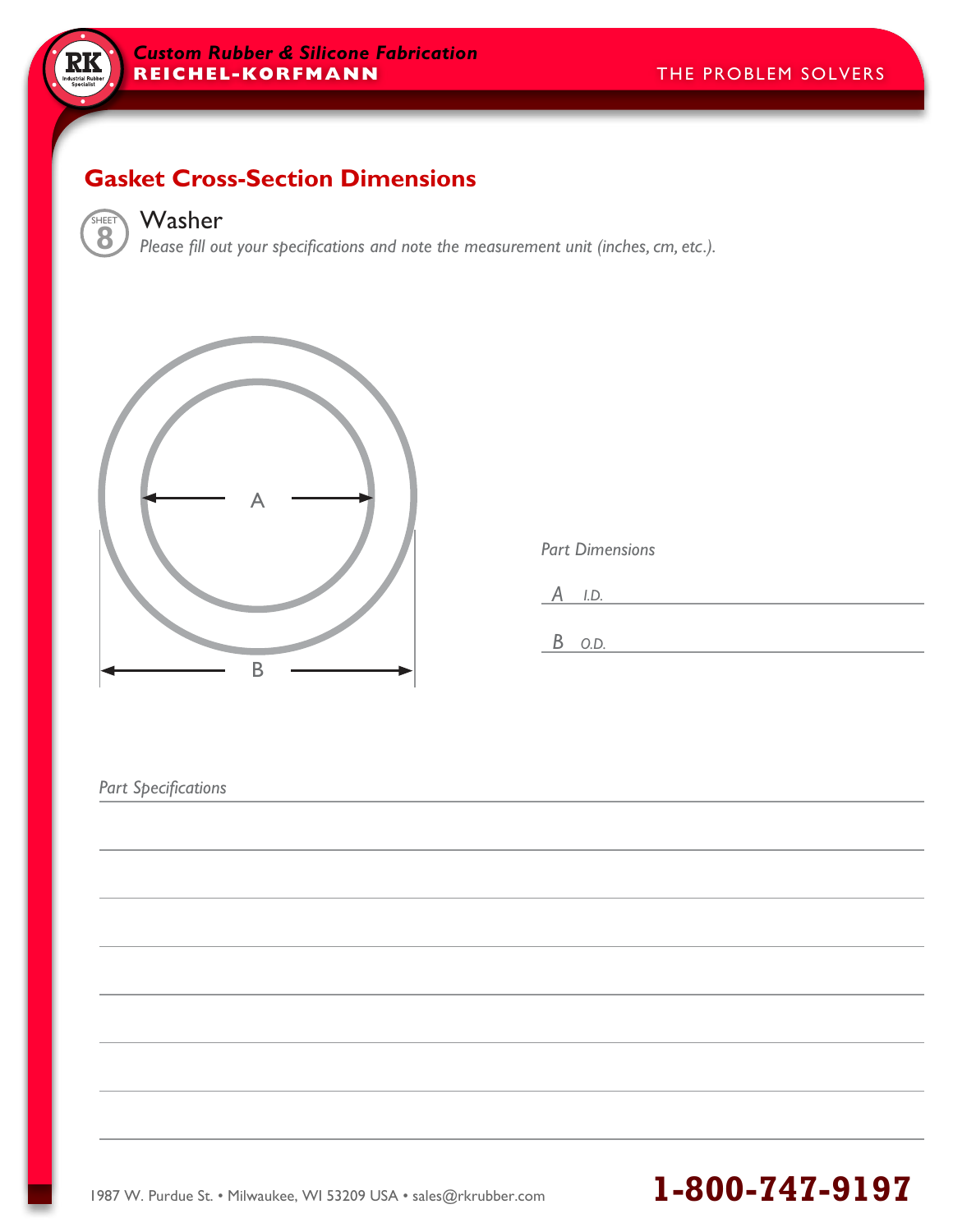

<sup>E</sup>STABLISHE<sup>D</sup> <sup>1</sup>89<sup>8</sup>  $\mathbf{R}$ K

# Sleeve — Straight or Tapered/Conical

*Please fill out your specifications and note the measurement unit (inches, cm, etc.).*



| <b>Part Dimensions</b> |                    |
|------------------------|--------------------|
| A ID #1                |                    |
| B OD #1                |                    |
| $C$ Length             |                    |
| ID#2                   | for Tapered Sleeve |
| $E$ OD #2              | for Tapered Sleeve |

**1-800-747-9197**

#### *Part Specifications*